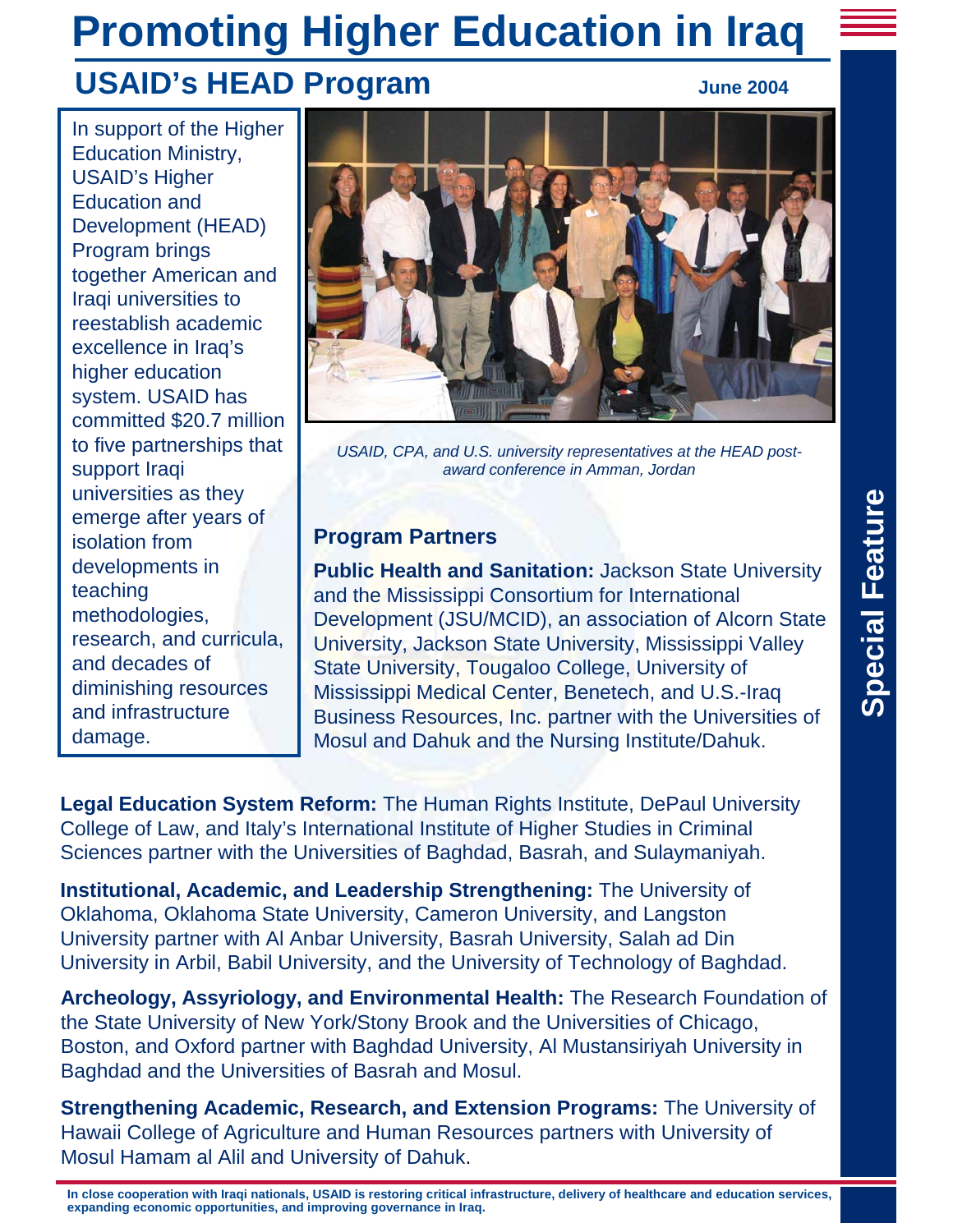# **Supporting Higher Education in Iraq**

#### *Public Health and Sanitation*

Jackson State University and the University of Mosul developed a three-part program to revitalize the Iraqi university's public health and sanitation program.

*Recover:* The program will improve the laboratories, classrooms, office equipment and textbooks of Iraqi partner universities.

*Retool:* The program will strengthen the skills of public health and sanitation engineers at the University of Mosul through exchanges, courses and conferences for faculty.

*Revitalize:* The Iraqi universities' institutional viability will be increased by improved Internet access, increased access to textbooks, journals, and curriculum development.

Progress to date:

**Special Feature**

**Special Feature** 

- The program has established offices, recruited staff, and developed a needs assessment for university refurbishments and procurements.
- Five University of Mosul students attended the 8th annual Pan-Arab Diabetes conference in Egypt from March 22-27.
- Developed a website at www.mcidiraq.org



*Students at Dahuk University College of Medicine*

#### *Strengthening Agricultural Academic, Research, and Extension Programs*

This program promotes economic growth and agricultural sustainability by enhancing higher education and outreach in agricultural sciences. The University of Hawaii and its partners will establish a Center of Excellence in agricultural research and extension to farmers; train administrators, faculty, students, and stakeholders at the University of Mosul; and develop human capacity in agricultural sciences at the University of Dahuk.

*Revitalizing Education Programs:* This program offers several activities for Iraqi graduate students and faculty, including: graduate degree training and research fellowships; visiting scholarships and professional conference travel for Iraqi faculty and relevant workshops.

*Enhancing Infrastructure:* The program will reequip libraries, research and teaching facilities to re-establish agricultural science programs at the Iraqi partner universities. The program will also co-sponsor the publication of the Iraq Journal of Agricultural Science.

Progress to date:

- Iraqi university library received electronic articles, journals and books as well as an electronic agricultural library.
- Computer and communication systems are being installed at both the Universities of Mosul and Dahuk.
- The selection of participants for the Visiting Scholar and Research Grant programs is underway; six students have been selected to participate in the one year graduate studies program at the University of Hawaii.



*University of Mosul Computer Center*

Iraq Ministry of Education http://www.cpa-iraq.org/ministries/education.html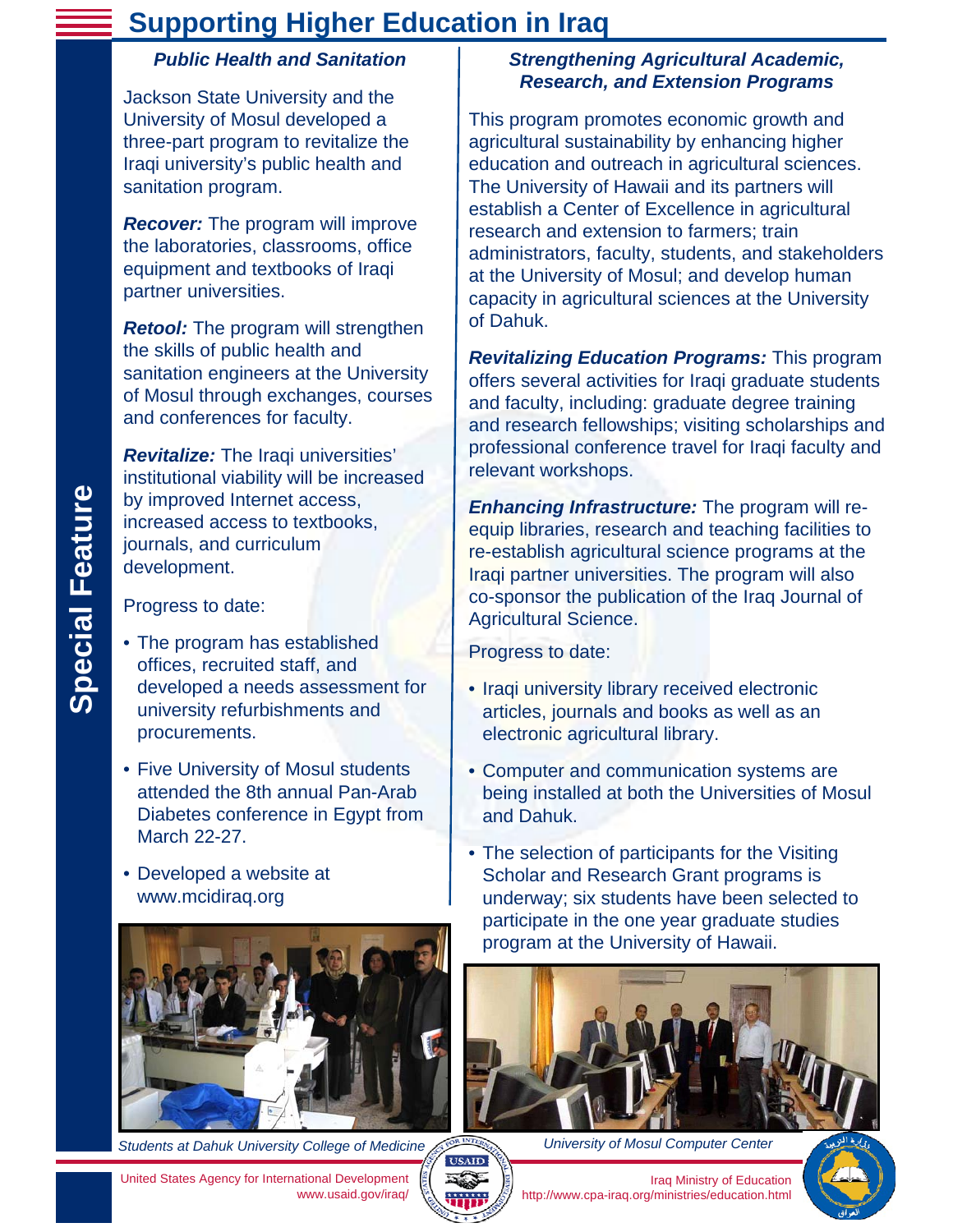# **Supporting Higher Education in Iraq**

#### *Developing Institutional, Academic, and Leadership in Iraqi Universities*

The heart of this higher education program led by the University of Oklahoma rests on two objectives: providing sufficient educational infrastructure and strengthening university administration and leadership.

# *Establishing an Effective Learning*

**Environment:** The Iraqi university partners will be equipped with computer laboratories, discipline-specific software, and education materials such as textbooks and journals. In addition, an online database will be established to provide access to electronic journals and periodicals.

**Training:** Training in specialized fields and technical equipment will be offered to complement the laboratories and instructional materials being provided.

#### *Strengthening University Administration and Leadership:*

Leadership workshops will bring together university presidents and deans from throughout Iraq.

Progress to date:

- A research effort is underway to survey academic, public and school libraries to determine the Internet access required for an online database.
- More than 700 potential textbook donors have been identified and a commitment of \$4,500 has been made for geology and petroleum engineering texts.
- A delegation of Iraqi university presidents traveled to the US with the CPA Senior Advisor for Higher Education from April 28 to May 4 to attend discussions on the nature, implications and challenges of liberal education's role in developing a democratic society.



*The main entrance to the Exhibit Area of the Baghdad Museum and a reproduction of an Assyrian Gate found in Ninevah (USAID photo)*

## *Archeology and Assyriology*

The Archeology and Assyriology Program seeks to improve archeology and cuneiform studies at the Universities of Mosul and Baghdad through two major efforts:

*Institution Building:* The program will offer workshops, curriculum reforms, and training in archeological information tools, as well as graduate study programs at SUNY Stony Brook.

*Refurbishing Libraries and Laboratories:* The program will upgrade partner institution archaeology libraries with critical books, online journals and digital references, and train librarians in catalog and research methods.

#### Progress to date:

- purchased nearly 1,000 volumes.
- In mid-March, five Iraqi faculty attended the 4th International Congress on the Archaeology of the Ancient Near East in Berlin.
- Eight graduate students have been admitted for advanced studies and applied for US visas.
- Computer lab/internet installation is underway.
- 54 faculty and graduate students will attend 10-week summer workshops in Amman.

**In close cooperation with Iraqi nationals and the Coalition Provisional Authority, USAID is restoring critical infrastructure, delivery of healthcare and education services, expanding economic opportunities, and improving governance in Iraq.**